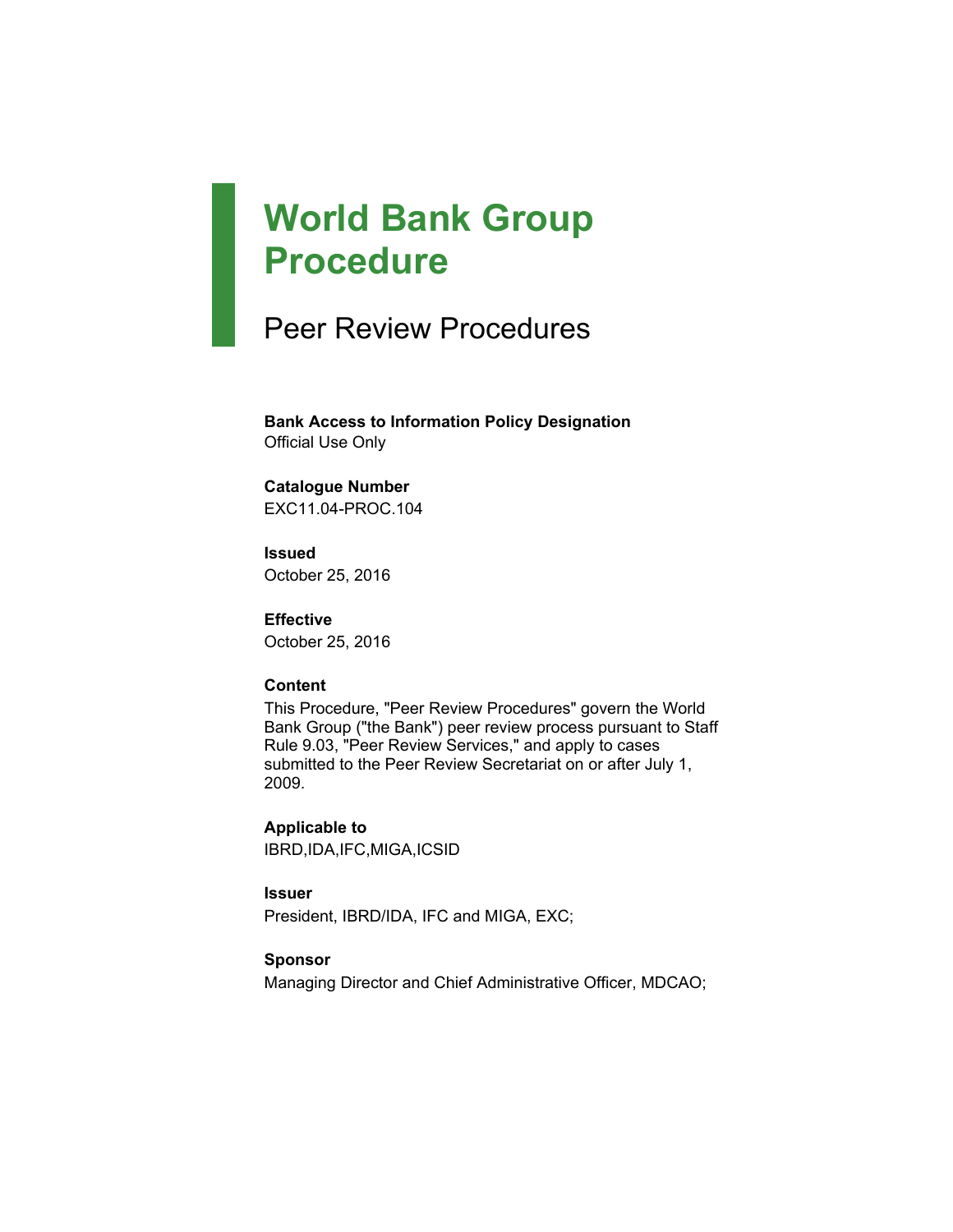### **SECTION I - PURPOSE AND APPLICATION**

- 1.01 This Procedure, "Peer Review Procedures," govern the World Bank Group ("the Bank") peer review process pursuant to Staff Rule 9.03, "Peer Review Services," and apply to cases submitted to the Peer Review Secretariat on or after July 1, 2009.
- 1.02 This Procedure applies to the institutions of the World Bank Group.

#### **SECTION II - DEFINITIONS**

2.01 Capitalized terms in this Procedure have the meanings ascribed to them in Staff Rule 1.01, "General Provisions," and Staff Rule 9.03, "Peer Review Services."

#### **SECTION III - SCOPE**

#### **03. General Provisions**

#### **A. Submission and Transmittal of Documents**

- 3.01 All documents intended for consideration in the peer review process shall be submitted to the Peer Review Secretariat ("Secretariat") and shall conform to the requirements contained in Staff Rule 9.03, "Peer Review Services," and this Procedure (collectively, the "Rule"). All forms referenced in this Procedure are available from the Peer Review Services website or from the Peer Review Secretariat. Requesting Staff Members and Responding Managers may not submit any documents unless expressly permitted to do so under this Rule or requested by the Peer Review Chair or a Panel to do so.
- 3.02 Staff members who submit hard copies of documents to the Secretariat shall provide the original plus six copies of the document. Staff members whose official duty station is outside of Washington, DC, are exempted from this requirement and are permitted to submit the original document with no copies.
- 3.03 The Secretariat is responsible for: (i) transmitting copies of the submissions it receives from a party to the other party and to the Peer Review Chair or Panel, as appropriate; (ii) recording the dates upon which it receives and transmits such submissions; (iii) transmitting the requests and rulings of the Peer Review Chair and Panel to parties; and (iv) notifying a party when a response on his or her part is permitted or required, and if so, when such a response is due.

#### **B. Extensions of Time**

3.04 Except as provided under Staff Rule 9.03, "Peer Review Services," Section 8, "Time Limitations for Submitting Requests for Review," no extensions of time will be granted for submitting Requests for Review or Responses. The Peer Review Chair may, upon written request of a party, grant an extension of time of up to seven calendar days for any other deadline for submissions to the Panel.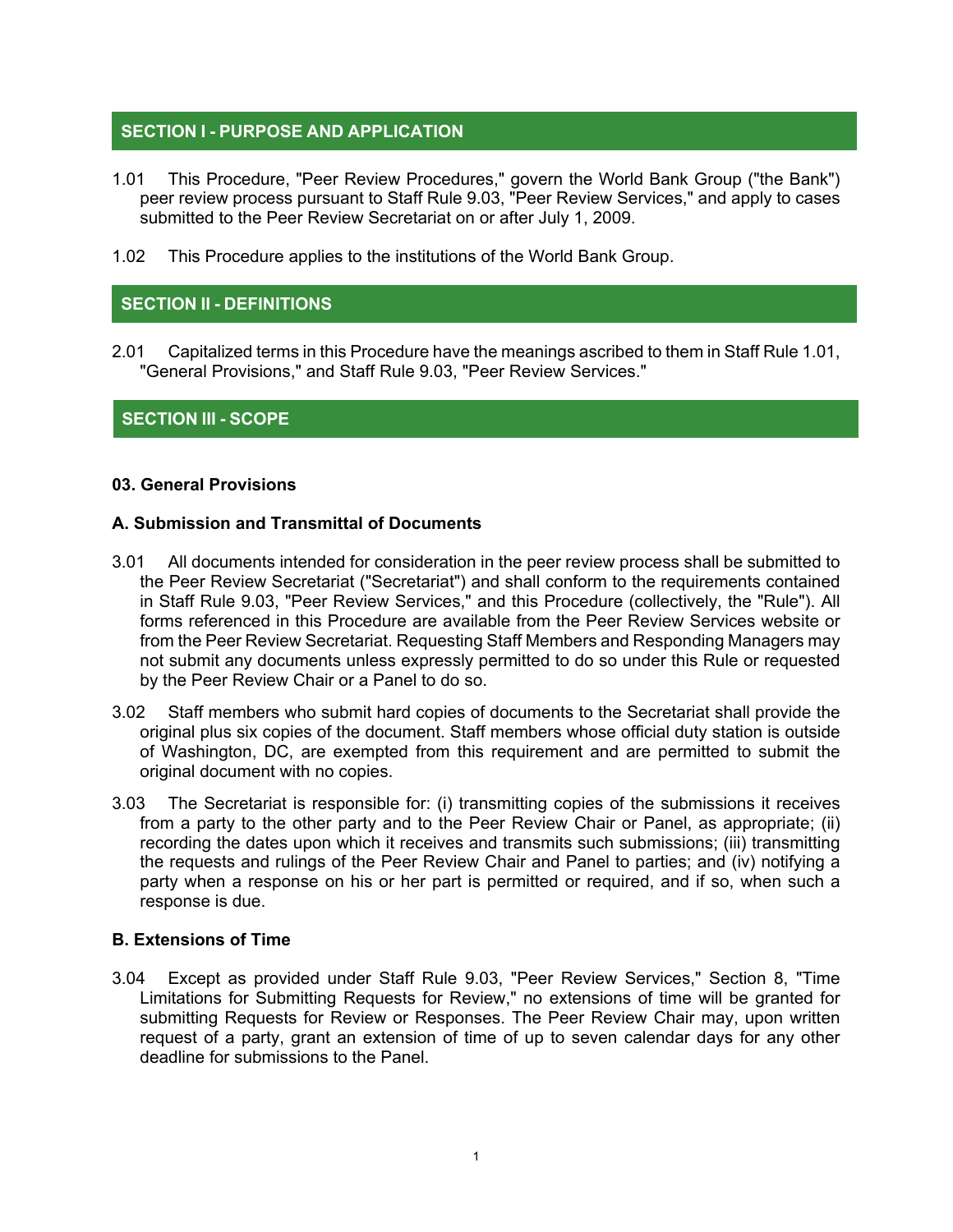#### **C. Suspension of Proceedings**

3.05 The Peer Review Chair or a Panel may at any time, independently or upon the written request of either party, temporarily suspend the proceedings for a reasonable period of time not to exceed six months to allow for efforts at informal resolution or for other good cause.

#### **04. Initial Proceedings**

#### **D. Submitting a Request for Review**

- 4.01 A Requesting Staff Member may request review of a disputed employment matter by completing a Request for Review Form and submitting it, along with its attachments, to the Peer Review Secretariat within the deadlines set out in Staff Rule 9.03, "Peer Review Services," Section 8, "Time Limitations for Submitting Requests for Review." Both the Request for Review Form and associated attachments must be received by the Peer Review Secretariat on or before the deadline to be considered timely. They may be submitted as follows:
	- electronically at peerreview@worldbank.org;
	- in person at Room G4-191;
	- by mail to MSN-G4-400; or
	- by fax at (202) 522-2709.
- 4.02 To complete the Request for Review Form, the Requesting Staff Member must: (i) describe the disputed employment matter; (ii) state when s/he received notice of the disputed employment matter; (iii) identify the manager responsible for the disputed employment matter; (iv) provide the relevant facts; (v) explain the basis upon which s/he believes the disputed employment matter was inconsistent with his/her terms of appointment and/or conditions of employment; (vi) list and attach not more than 10 supporting documents not exceeding 50 pages in length and identify any other documents s/he requests the Panel to consider; (vii) list persons that s/he would suggest the Panel call as witnesses at the hearing; (viii) describe the relief s/he is requesting; and (ix) sign the Request for Review Form.

#### **E. Initial Review of a Request for Review**

4.03 After the Secretariat's receipt of a Request for Review, the Chair or a Panel may: (i) dismiss the Request for Review, in whole or in part, as untimely under Staff Rule 9.03, "Peer Review Services," Section 8, "Time Limitations for Submitting Requests for Review;" (ii) dismiss the Request for Review, in whole or in part, because it raises an issue outside the permitted scope of Peer Review under Staff Rule 9.03, "Peer Review Services," Section 7, "Review of Disputed Employment Matters;" (iii) refer the case to another office or individual within the Bank for informal resolution or review, pursuant to Staff Rule 9.03, "Peer Review Services," paragraph 11.02 or 11.03; or (iv) take other action to facilitate the fair and efficient resolution of the case, consistent with the provisions of Staff Rule 9.03, "Peer Review Services," paragraph 11.02 or 11.03. Alternatively, the Secretariat may forward the Request for Review to management for a response.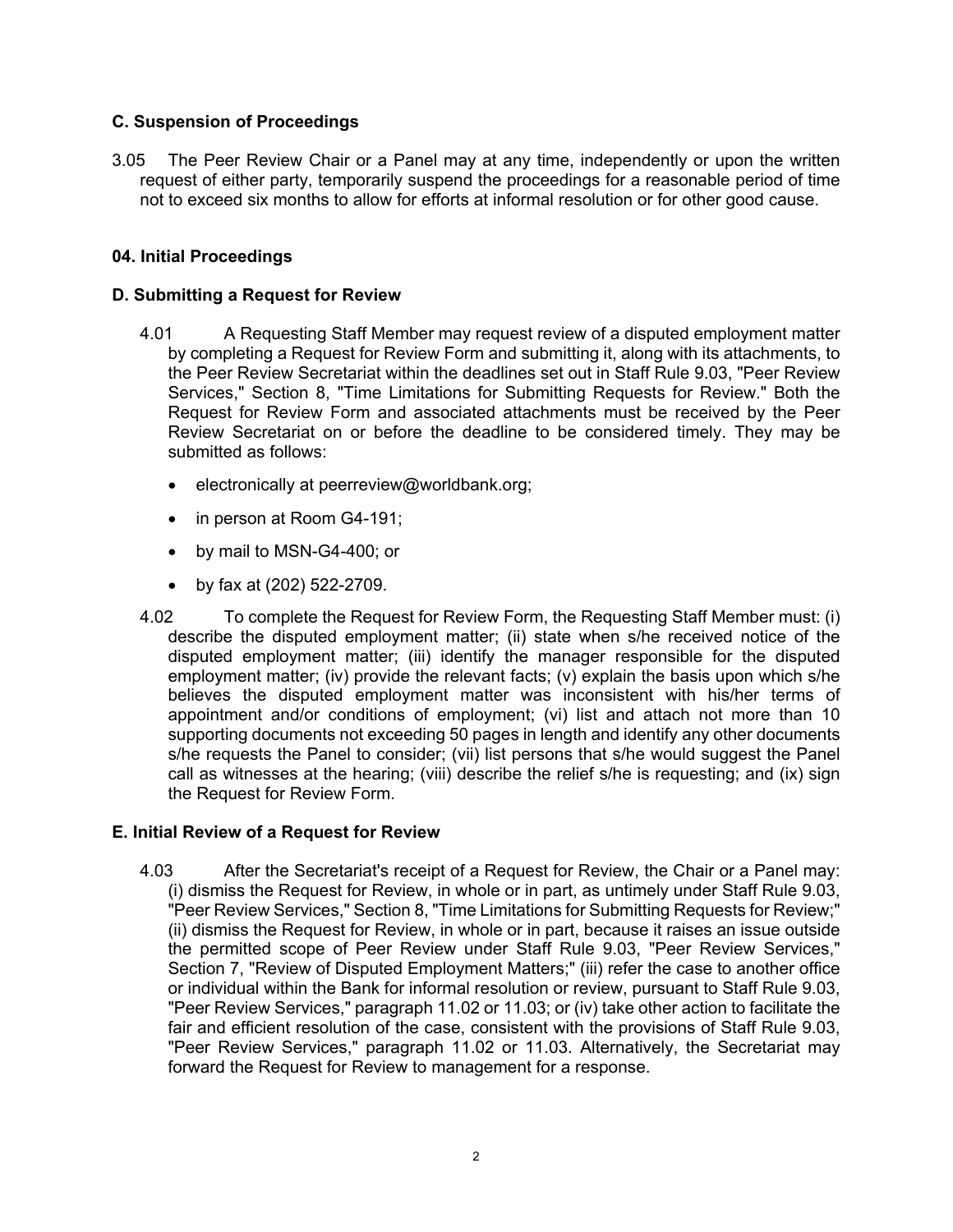4.04 When the Secretariat forwards a Request for Review to management for a response, the Responding Manager will be the manager with direct responsibility over the disputed employment matter, even if s/he was not present when it occurred.

#### **F. Responding to the Request for Review**

4.05 Within 45 calendar days of receiving a Request for Review from the Secretariat, the Responding Manager shall submit a Response Form to the Secretariat. In doing so, the Responding Manager must: (i) provide the relevant facts; (ii) explain the basis upon which s/he believes the disputed employment matter was consistent with the Requesting Staff Member's terms of appointment and/or conditions of employment; (iii) list and attach not more than 10 supporting documents not exceeding 50 pages in length and identify any other documents s/he requests the Panel to consider; (iv) list persons that s/he would suggest the Panel call as witnesses at the hearing; and (v) sign the Response Form. If the Responding Manager fails to submit a Response to the Request for Review within 45 calendar days, then the Request for Review will proceed to the next stage of the peer review process.

#### **05. The Panel**

#### **G. Panel Designation**

- 5.01 Whenever a Request for Review is submitted, the Peer Review Secretariat shall, no later than 10 calendar days after receiving the Responding Manager's Response, designate a Panel to review the case. The Panel shall consist of three Peer Review Members. In designating the Panel, the Secretariat shall pay due regard to: (i) the criteria set out in Staff Rule 9.03, "Peer Review Services," paragraph 4.03, "Peer Review Panels;" (iii) the Peer Review Members' impartiality, as discussed in paragraph 5.02 of this Procedure; and (iii) the Peer Review Members' availability to participate in the timely review of the case, including attending a hearing.
- 5.02 Before assigning a Peer Review Member to review a case, the Secretariat shall consult with the Peer Review Member to determine whether he or she is in a position to review the case impartially. A Peer Review Member shall recuse himself/herself from participating in the review of any case if: (i) it involves a matter with which s/he has dealt administratively; (ii) it involves a staff member with whom s/he has or has had a close personal or professional association; or (iii) for any reason the Peer Review Member believes s/he cannot be impartial in reviewing the case.
- 5.03 The Secretariat shall promptly notify the parties of the Peer Review Members designated to serve on the Panel in their case and of the parties' right to object to any designated Panel Member's impartiality. The parties shall have 7 calendar days from receipt of such notice to object in writing to the impartiality of a designated Panel Member.
- 5.04 The Peer Review Chair shall determine whether a challenge to a Panel Member's impartiality is justified. If the Peer Review Chair finds the challenge to be justified, the Peer Review Secretariat shall designate a new Panel Member to replace the challenged Panel Member.
- 5.05 If at any time a designated Panel Member becomes unavailable or ineligible to continue serving on a case, the Secretariat shall follow the procedures set forth above to designate a new Panel Member.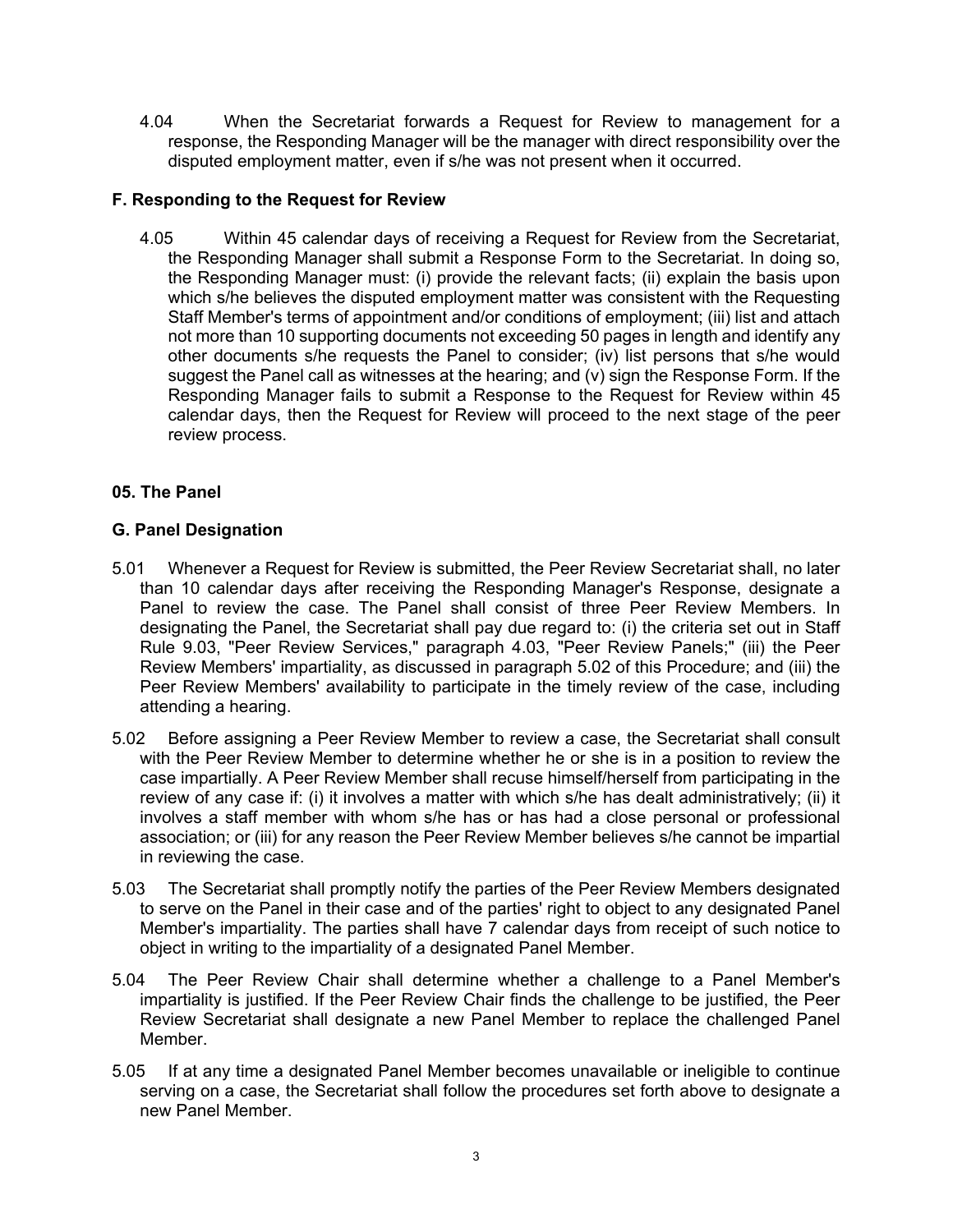#### **H. Voting Quorum**

- 5.06 For hearings and meetings to decide based on the written submissions of the parties, all three Panel Members shall attend (either by being physically present or by videoconference, teleconference, or other technological means), participate in the deliberations, and decide by majority vote questions relating to the merits of the case and the Panel's recommendations relating to its final disposition.
- 5.07 For any other act or thing required or permitted to be done by a Panel, only the concurrence of two Panel members is required.

#### **06. Review of Merits**

#### **I. Written Proceedings**

- 6.01 Although Panels will ordinarily hold a hearing for every Request for Review submitted, a case may be reviewed based only on the written submissions under the conditions set forth in Staff Rule 9.03, "Peer Review Services," paragraph 11.06. This is known as a "Written Proceeding."
- 6.02 A Requesting Staff Member may elect at the time s/he submits a Request for Review not to have a hearing. After the Secretariat receives the Responding Manager's Response, the Requesting Staff Member may change his/her election only with the agreement of the Responding Manager and the Panel.
- 6.03 Cases reviewed on the written submissions alone shall proceed as follows:
	- a. After the Responding Manager has submitted his/her Response, the Panel shall resolve any outstanding issues relating to the documents that the Panel needs to review the case.
	- b. Once the Panel has all the documents that it needs to review the case, the Secretariat shall notify the Requesting Staff Member that s/he has 14 calendar days to file a Reply Form. In the Reply, the Requesting Staff Member may only address evidence and arguments presented in the Response, and may not raise new issues.
	- c. The Responding Manager shall have 14 calendar days from receipt of the Reply to file a Final Response Form. In the Final Response, the Responding Manager may only address evidence and arguments presented in the Reply, and may not raise new issues.
	- d. Within 30 calendar days of receiving the Final Response, the Panel will meet to review the case based on the written submissions. Attendance at the meeting shall be limited to the Panel and Secretariat staff. No party or witness shall be allowed to appear or give evidence at the meeting.

#### **J. Pre-Hearing Matters**

6.04 In cases that will include a hearing, and a panel has been designated, the Peer Review Secretariat will coordinate the scheduling of a hearing date with the parties and the panel members. The hearing must take place within 90 calendar days of the date of the submission of the Manager's Response or as soon thereafter as possible. Parties are responsible for ensuring that any proposed witnesses they identified are available the date of the hearing.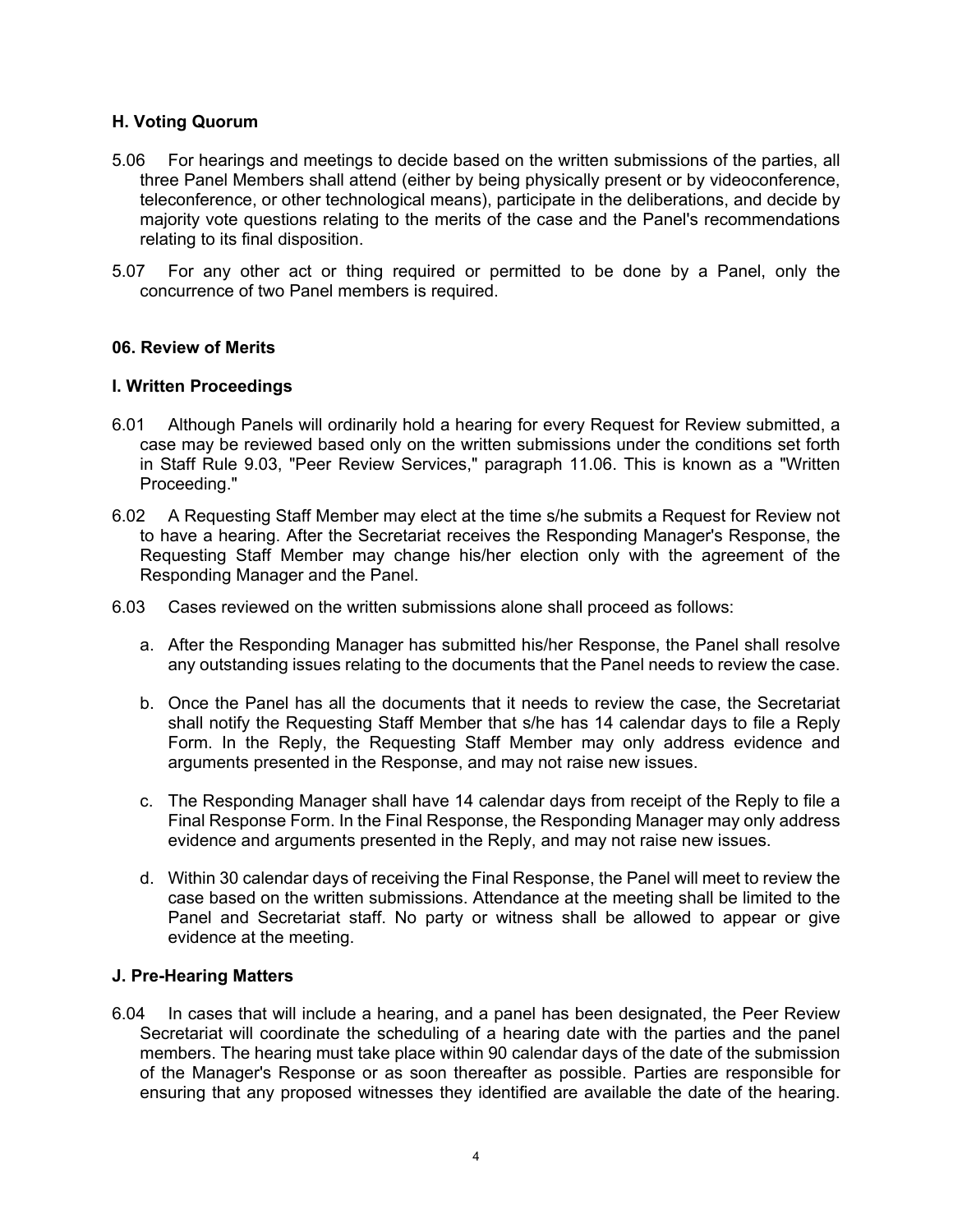Witnesses may testify in person or via telephone conference. A hearing will not be postponed because a witness is unavailable to testify in person or via telephone conference on the date of the scheduled hearing.

- 6.05 The Secretariat shall notify the parties, the witnesses, and the responsible Country Director or Country Office Manager (when the hearing will be held at or in coordination with a Country Office) in writing of the hearing date and location. Once such notice is issued, the hearing date cannot be changed, absent exceptional circumstances as determined by the Panel.
- 6.06 Upon receipt of the Manager's Response, the Panel, or if a Panel has not been designated, then the Peer Review Chair, will take the following steps to facilitate its review of the case:
	- a. Resolve any questions regarding the timeliness of the Request for Review under Staff Rule 9.03, "Peer Review Services," Section 8, "Time Limitations for Submitting Requests for Review;" and the Peer Review Panel's authority to review the Request under Staff Rule 9.03, "Peer Review Services," Section 7, "Review of Disputed Employment Matters;"
	- b. Consider whether the case should be referred to another office or individual in the Bank for informal resolution or review, as permitted under Staff Rule 9.03, "Peer Review Services," subparagraph 11.03 (a);
	- c. Resolve any outstanding document issues, including whether to obtain any additional documents;
	- d. Decide on the witnesses to be called during the hearing as suggested by the parties and, when appropriate, request additional witnesses as otherwise needed by the Panel; and
	- e. Resolve any issues regarding the hearing location, taking into consideration such factors as: (i) the location of the parties, witnesses, and Panel; (ii) the wishes of the parties; (iii) fairness to the parties; (iv) available technology; (v) administrative burden; and (vi) cost.
- 6.07 In cases where the hearing will not be held at the Requesting Staff Member's duty station (or his/her last duty station in the case of a former staff member), the Requesting Staff Member may submit a Request for Travel Expenses within 7 calendar days of receiving written notice of the hearing date and location. The Panel may recommend that the Requesting Staff Member's travel expenses be reimbursed in whole or in part if it believes that the Requesting Staff Member's personal presence at the hearing is necessary to avoid prejudice.
- 6.08 If the Panel supports the Request for Travel Expenses, in whole or in part, the Secretariat shall submit the Panel's recommendation to the decision-maker identified in Staff Rule 9.03, "Peer Review Services," paragraph 12.01, for decision. The authorized class of travel is economy class at excursion fares where available. All travel arrangements must be approved by the Peer Review Secretariat. No more than 4 days of per diem and hotel expenses will be approved.

#### **K. Hearings**

6.09 The Panel will be responsible for the conduct of hearings and will decide which witnesses are called, in what order they are called, and who questions the witnesses.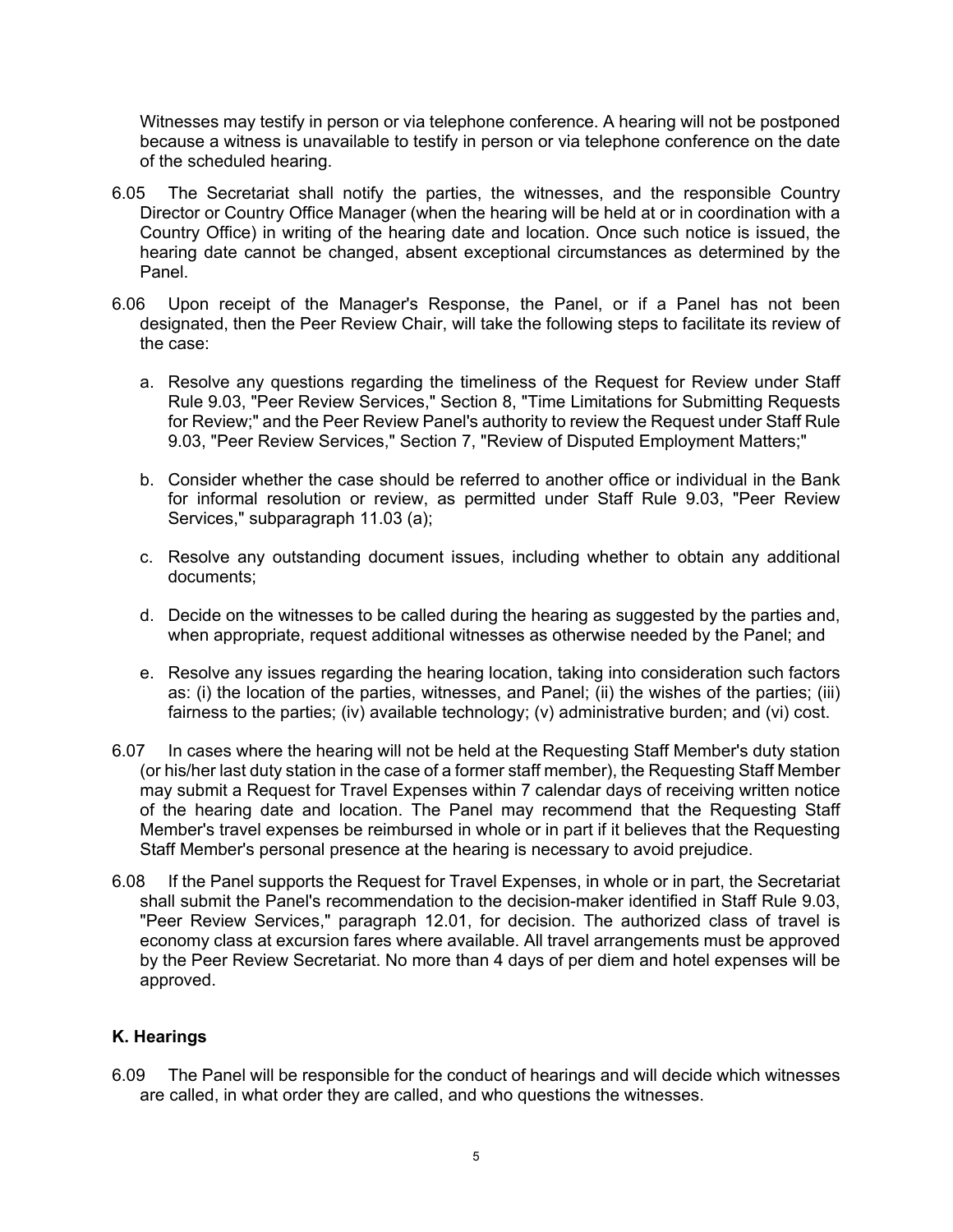- 6.10 Attendance at hearings shall be limited to the following individuals: (i) the Panel; (ii) the Secretariat staff; (iii) the Requesting Staff Member: (iv) the Responding Manager; (v) the parties' advisers pursuant to Staff Rule 9.03, "Peer Review Services," Section 9, "Assistance Available to Participants in the Peer Review Process;" (vi) approved witnesses, who may only be present in the hearing while testifying; and (vii) an observer, such as a Peer Review Counselor in training, if both parties consent.
- 6.11 Those participating in the hearing may do so by personal appearance, teleconference, videoconference, or other technological means at the discretion of the Panel. Individuals present at the hearing location on the day of the hearing shall participate in person.
- 6.12 At the hearing, the Panel may permit the parties to make a brief statement; to answer questions; and to question witnesses.
- 6.13 The parties and all witnesses who participate at the hearing are obligated to be truthful.

#### **L. The Panel's Report**

- 6.14 Upon the conclusion of the proceedings, the Panel shall decide whether to recommend relief for the Requesting Staff Member and/or other corrective action. The Panel shall summarize its findings and recommendations in a Report.
- 6.15 The Secretariat shall submit the Panel's Report to the decision-maker as specified in Staff Rule 9.03, "Peer Review Services," paragraph 12.01. The Panel's Report shall be submitted as soon as possible after the conclusion of deliberations and every effort will be made to do so within 21 calendar days of the deliberations.

#### **07. Decisions**

#### **M. Decisions on Requests for Review**

7.01 A decision whether to present the Panel's recommendation to the Requesting Staff Member shall be made according to the provisions of Staff Rule 9.03, "Peer Review Services," Section 12, "Decisions on Requests for Review." If the decision-maker would find it helpful to meet with the Panel to discuss the rationale for the Panel's recommendations, such a meeting may be held. Once the decision-maker reaches a decision, s/he shall provide written notice of the decision, along with a copy of the Panel's Report to: (i) the parties; (ii) the Peer Review Executive Secretary; and, if the staff member has not objected, (iii) the Ombuds Services Office. Any individuals or offices who need to be notified of a case's resolution in order to implement it may be notified.

#### **SECTION IV - EXCEPTION**

None

#### **SECTION V - WAIVER**

The Issuer may waive any provision of this Procedure with advice from the Managing Director and Chief Administrative Officer, MDCAO.